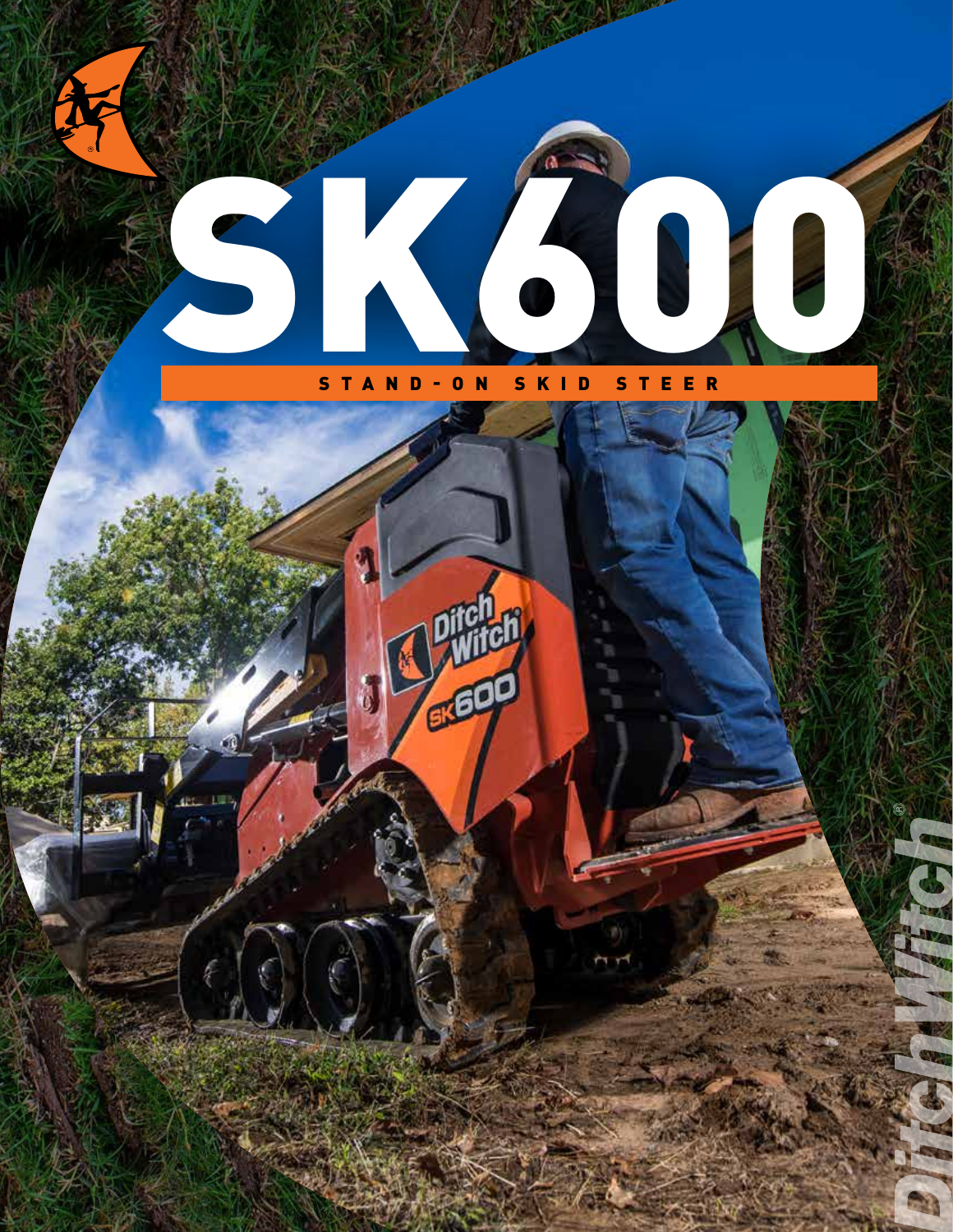**Advanced attachment latching system for more simple, secure connections.** 2

**Class-leading power to the attachment improves strength and performance.**

> **600-lb (272-kg) rated operating capacity and a 76-inch (1.93-m) hinge-pin height for greater power.**

**Two-way auxiliary control foot pedal to help maintain hydraulic for to the attachment.**

**24.8-hp (18.5 kW) Kubota® diesel engine delivers maximum power to the attachment for greater productivity.**  4

> **Smaller, narrower frame is perfect for tough jobs in hard-to-reach areas.**

**Optimized hydraulics deliver a smoother ride for enhanced operator comfort and productivity.**

**Single-point, lockable fuel and hydraulic fluid tanks for improved security.**



5K600

6

3

**Best-in-class operator platform design improves operator comfort and convenience for working on and off the machine.**

8

**Customer-driven control placement** 

**optimizes operator comfort and reduces fatigue.** 

5

11 11 12 13 14 15 16 17 17 18 19 19 10

7

**Designed for landscape and irrigation jobs, the Ditch Witch® SK600 mini standon skid steer is maneuverable and easy to use, making it ideal for rental. Compact yet construction grade, thee SK600 is built for heavy-duty operation, with a rugged design that improves machine longevity and ROI.**

RG10

**Compatible with an array of attachments for more versatility.** 1